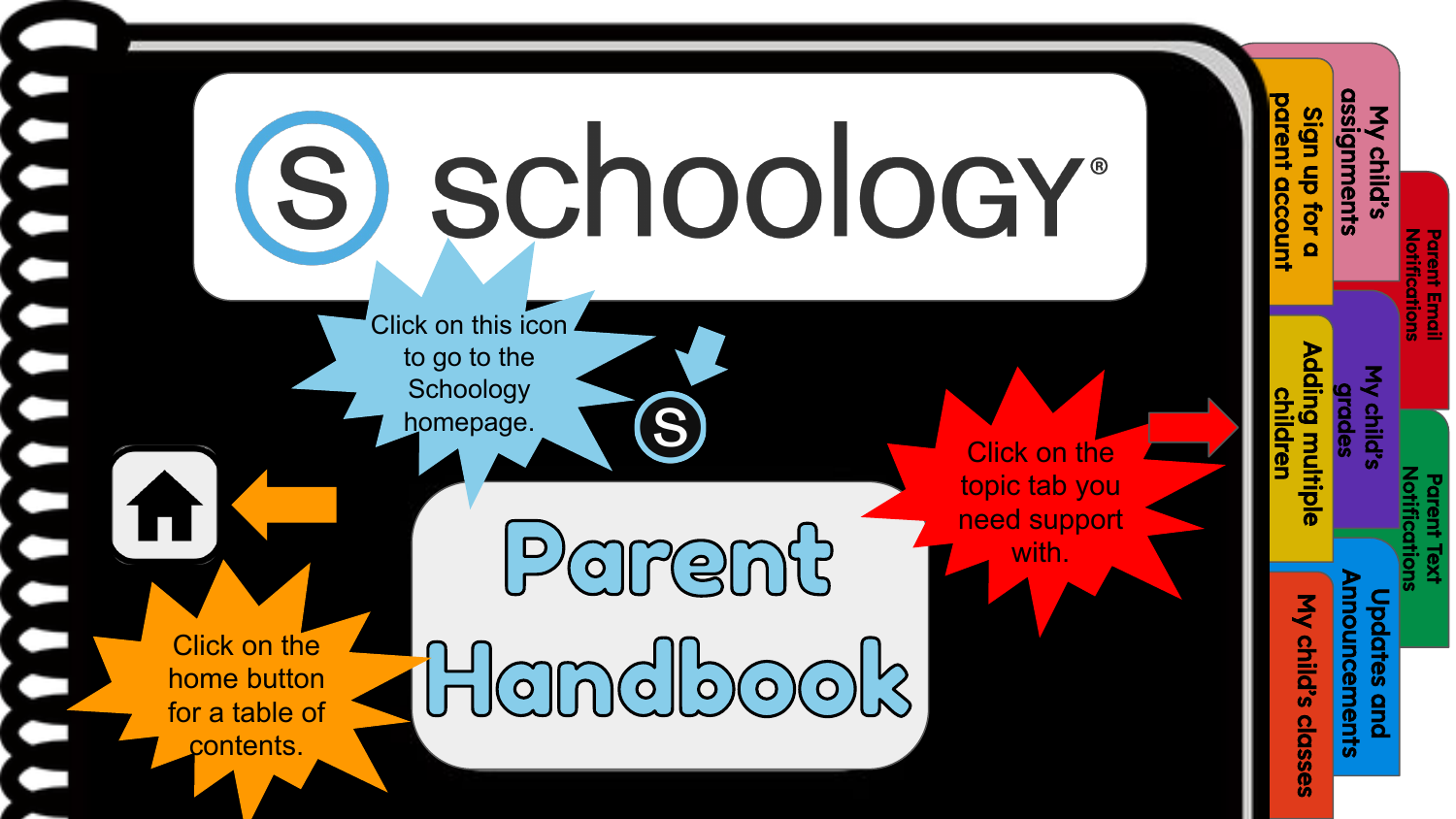#### $\overline{\underline{\rho}}$  $\supseteq$

#### Sign up for a parent account

 [2. Adding multiple children](#page-3-0) 

 [3. My child's classes](#page-4-0)



S

П

.

 $\blacksquare$ 

 $\overline{\phantom{0}}$ 

[4. My child's assignments](#page-5-0)

#### [5. My child's grades](#page-6-0)

[6. Updates and Announcements](#page-7-0)

[7. Parent Email Notifications](#page-8-0)

[8. Parent TEXT notifications](#page-9-0) 

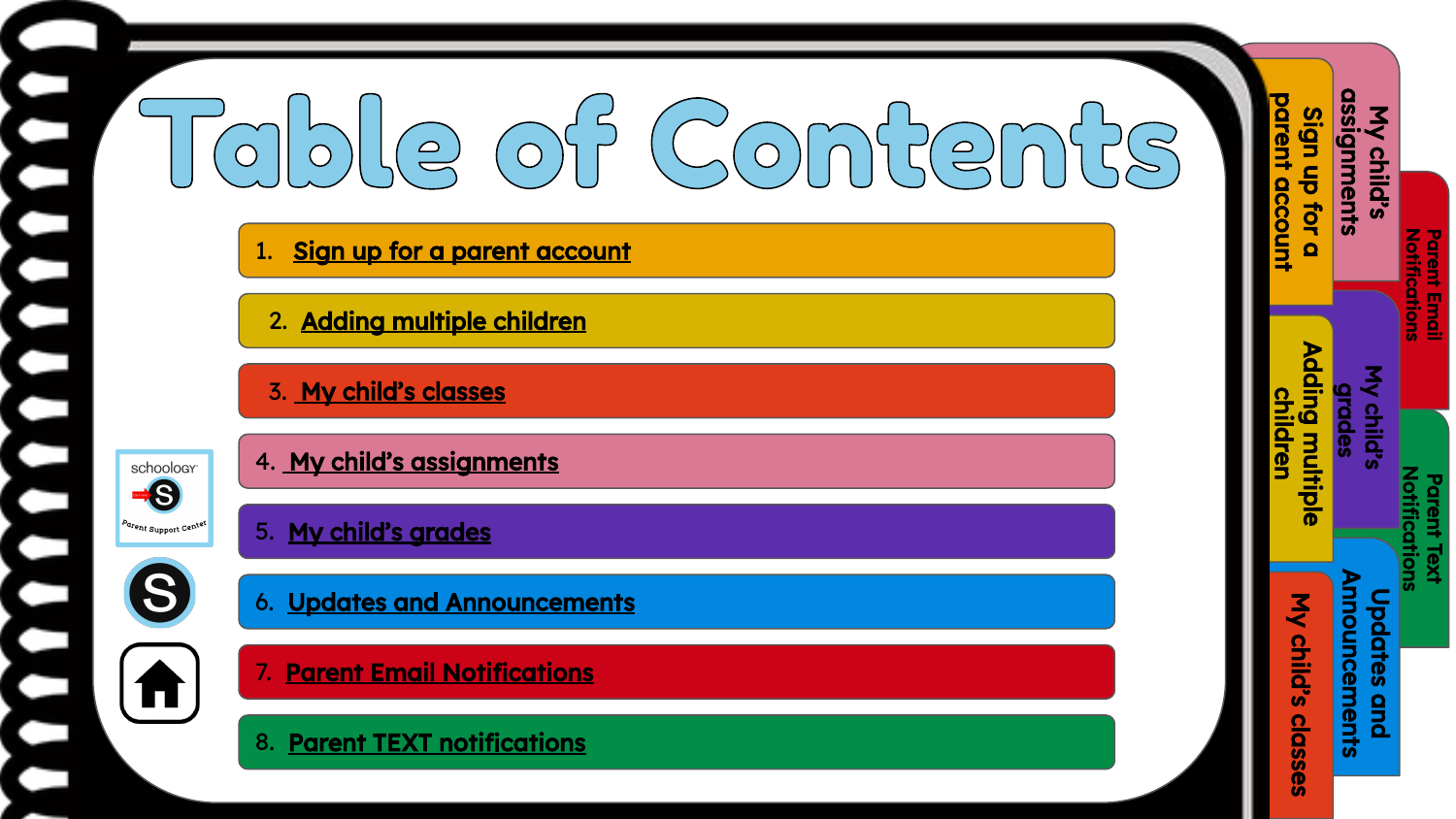# <span id="page-2-0"></span>Sign up for a parent account

Sign up for a parent account

ign up for

My child's [assignments](#page-5-0)

mments

**Notifications** [Parent Email](#page-8-0) 

**Voltrications** 

[Notifications](#page-9-0) Parent Text

[My child's grades](#page-6-0)

[Adding multiple](#page-3-0)  children

ling multip

[My child's classes](#page-4-0)

classes

My child's

[Updates and](#page-7-0)  Announcements

ouncements **a** 

- 1. Go to [www.schoology.com.](https://www.google.com/url?q=https://www.schoology.com/&sa=D&ust=1596725360896000&usg=AFQjCNGoyqjQxjB90l2Rjgq36CaGRGf1sQ)
- 2. Click **Sign Up** at the top of the page and choose **Parent**.
- 3. Enter your Parent Access Code. This is a 12-digit code in **xxxx-xxxx-xxxx** format that you receive from one of your child's instructors.
- 4. Fill out the form with your information.
- 5. Click **Register** to complete.

**S** 

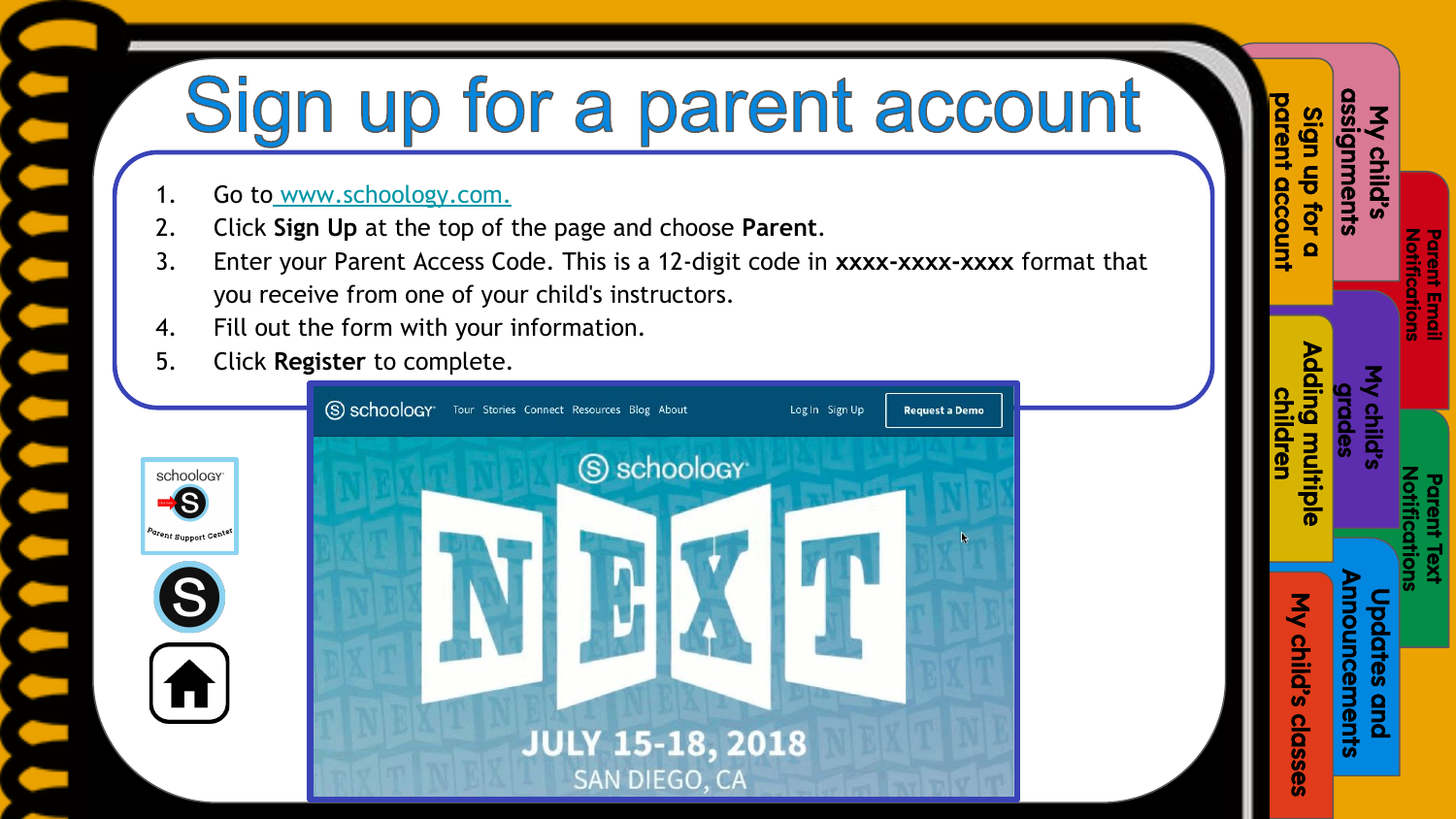# **Adding multiple children**

- <span id="page-3-0"></span>1. Log in to your Schoology account using your username or email address and password.
- 2. Click the arrow next to your name in the top-right corner.
- 3. Click the **Add Child** button.

sch

- 4. Enter the **Child Code** for the child you're adding. This is the same as your Parent Access Code, the 12-digit code in **xxxx-xxxx-xxxx** format that you receive from one of your child's instructors.
- 5. If your code does not look like this code, contact your child's instructor or school.
- 6. Click the **Use Code** button to complete.

| Most Recent *<br>Upcoming<br>Calendar<br>Post: 12 Event<br>MONDAY, JULY 16, 2018<br>Mr. Thomas joined Digital Citizenship.<br>16 School Wide Fire Drill<br>Wednesday, June 27, 2018 at 1:47 pm<br>FRIDAY, JULY 27, 2018<br>Mr. Thomas joined Professional Development.<br>27 Half Day<br>Wednesday, June 27, 2018 at 1:47 pm<br>Mr. Thomas joined Blended Learning. | RECENT ACTIVITY<br>COURSE DASHBOARD                                           |  |  |  |
|---------------------------------------------------------------------------------------------------------------------------------------------------------------------------------------------------------------------------------------------------------------------------------------------------------------------------------------------------------------------|-------------------------------------------------------------------------------|--|--|--|
|                                                                                                                                                                                                                                                                                                                                                                     |                                                                               |  |  |  |
|                                                                                                                                                                                                                                                                                                                                                                     |                                                                               |  |  |  |
|                                                                                                                                                                                                                                                                                                                                                                     |                                                                               |  |  |  |
|                                                                                                                                                                                                                                                                                                                                                                     |                                                                               |  |  |  |
|                                                                                                                                                                                                                                                                                                                                                                     | Wednesday, June 27, 2018 at 1:46 pm                                           |  |  |  |
|                                                                                                                                                                                                                                                                                                                                                                     | Mr. Thomas joined Schoology Educators.<br>Wednesday, June 27, 2018 at 1:46 pm |  |  |  |

| assignments<br>My child's      | <b>Parent Email</b><br><b>Notification:</b><br>My child's<br>drades | <b>Notification:</b><br><b>Parent Text</b> | <b>Announcements</b><br><b>Updates and</b> |
|--------------------------------|---------------------------------------------------------------------|--------------------------------------------|--------------------------------------------|
|                                |                                                                     |                                            |                                            |
| parent accoun<br>Sign up for a |                                                                     | Adding multiple<br><b>children</b>         | My child's classes                         |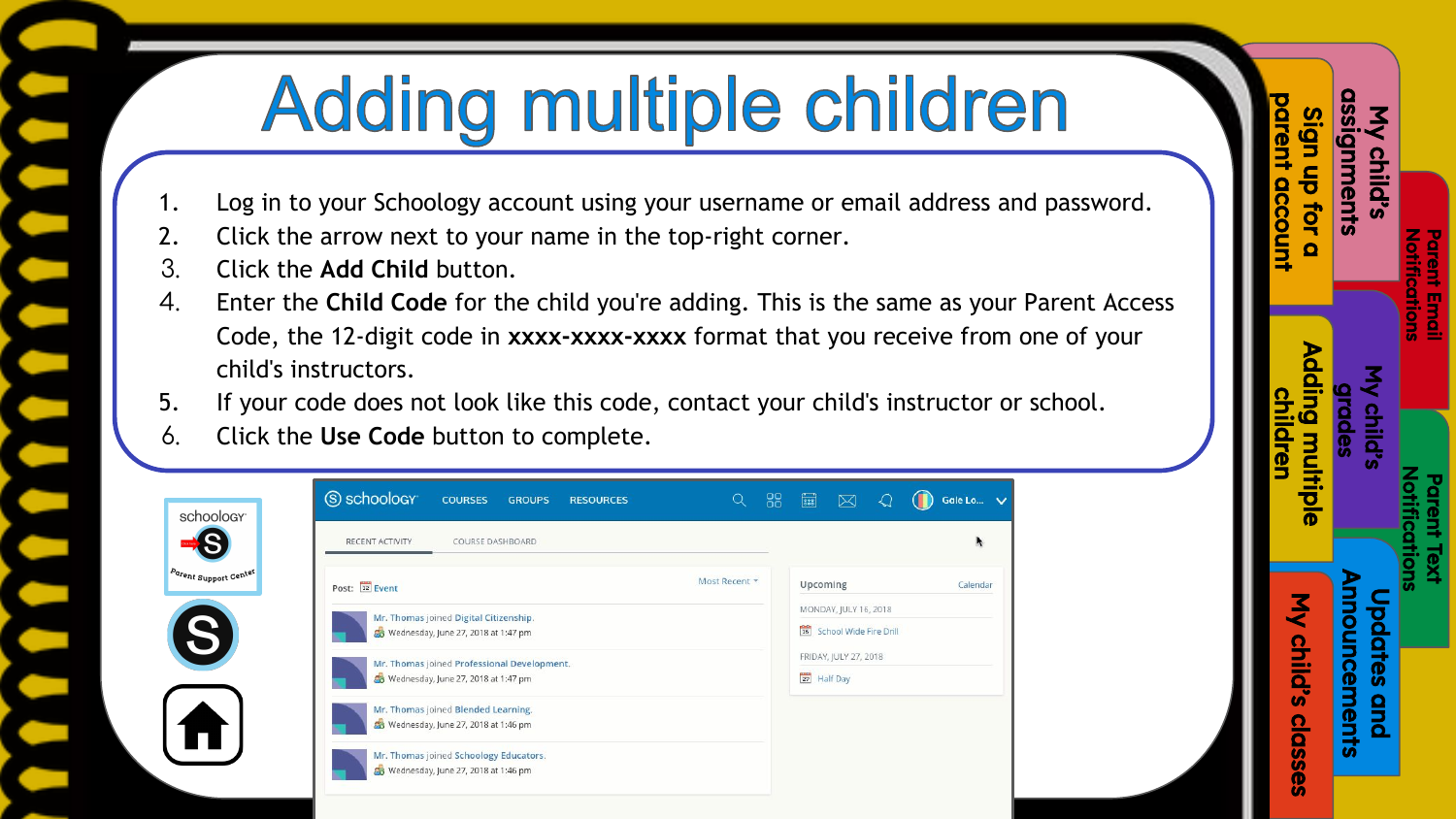### My child's classes

<span id="page-4-0"></span>

| mmmmm<br>A | schoology <sup>®</sup><br>S)<br>ලි<br>Parent<br>Handbook                           | assignments<br>arent accoun<br>Sign up for a<br>My child's<br><b>Adding multiple</b><br>children<br><b>My child's closses</b> |
|------------|------------------------------------------------------------------------------------|-------------------------------------------------------------------------------------------------------------------------------|
|            | schoology <sup>-</sup><br>$\left  \bigwedge \right $<br>S<br>Parent Support Center |                                                                                                                               |

Once signed on, click your profile picture to get access to your students' account. (Message one of your student's teachers if you need the parent sign-in code.)

[Sign up for a](#page-2-0)  parent account

 $\frac{c}{\sigma}$ tor

My child's [assignments](#page-5-0)

ments

**Notifications** [Parent Email](#page-6-0) 

**Notifications** Parent Emai

[Notifications](#page-9-0) Parent Text

[Adding multiple](#page-3-0)  children

ling multip

[My child's grades](#)

My child's classes

classes

My child's

[Updates and](#page-7-0)  Announcements

ouncements **a** 

- 2. Click on your student (or student's) name.
- 3. Once in your students' account, you will land on their activity page. You will see a list classes they are currently enrolled in on the left side of the page. Click on the course name to access the course.
- 4. You can also view your child's classes by clicking on "Courses" at the top of their activity page. This will show you a tiled list of all the courses your child is currently enrolled in. Click on the tile to access the course you would like to view. .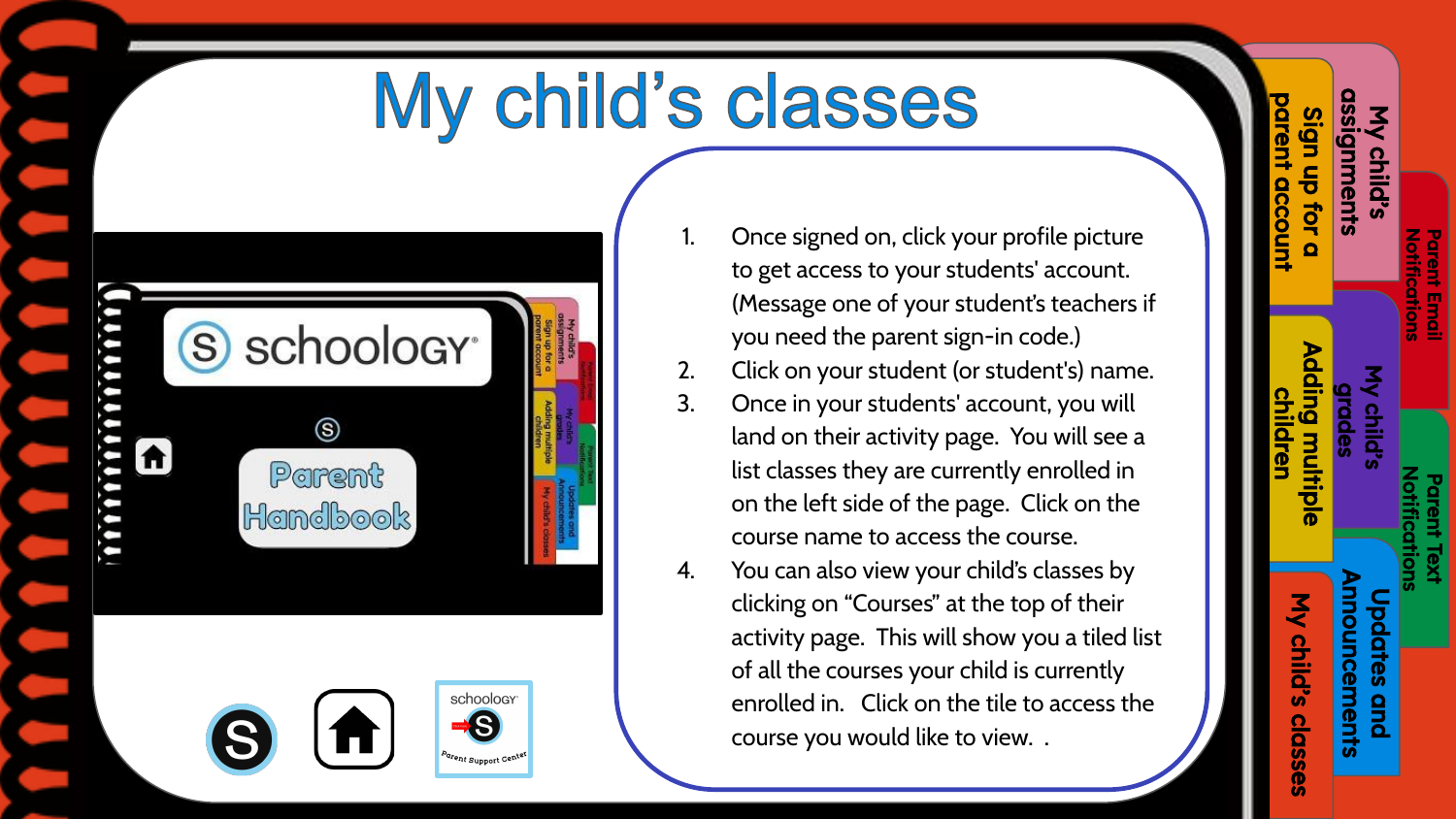# My child's assignments

<span id="page-5-0"></span>





Once signed on, click your profile picture to get access to your students' account. (Message one of your student's teachers if you need the parent sign-in code.)

[Sign up for a](#page-2-0)  parent account

gn up

My child's assignments

nments

**Notifications** [Parent Email](#page-8-0) 

 $\frac{8}{1}$ 

[Notifications](#page-9-0)  Parent Text

My child

[Adding multiple](#page-3-0)  children

ung multip

[My child's classes](#page-4-0)

classe

My child's

[Updates and](#page-7-0)  Announcements

ouncements

- 2. Click on your student (or student's) name.
- 3. Once in your students' account, you will land on their activity page. You will see a list of overdue and upcoming assignments on the right side of this page. Click on the assignments for specific details.
- 4. You can also click on the calendar icon to see assignments using a monthly, weekly, or daily view. Place your cursor over the title. A clue tip displays with the event type (assignment, test/quiz), the event's course or group, and the student name. Click the event to display profile information in a pop-up window.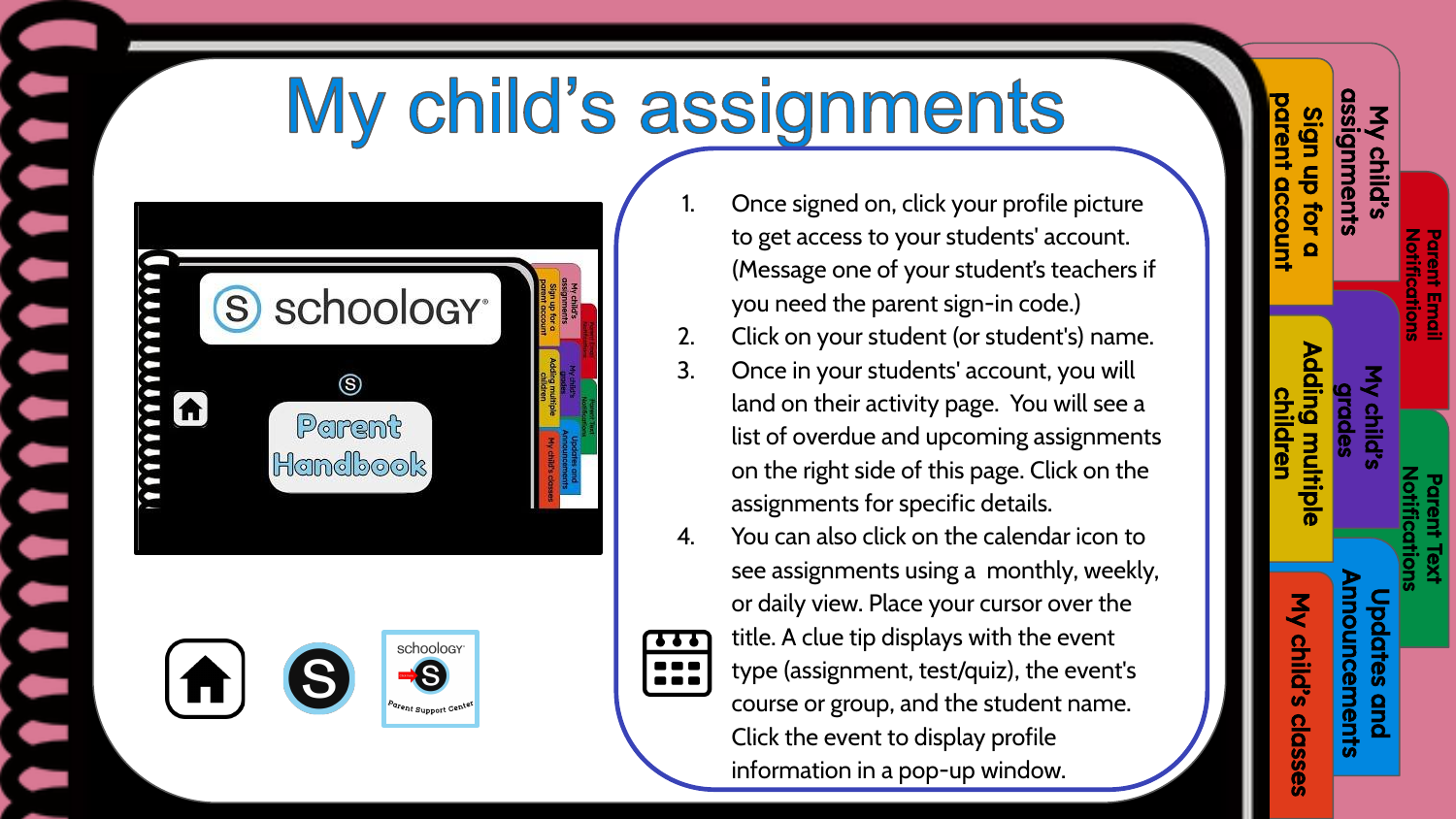# My child's grades

<span id="page-6-0"></span>

| S)    | schoology <sup>®</sup>    | <b>SSIGOTTIBITIS</b><br>My child's<br>arent account<br>agn up for a |
|-------|---------------------------|---------------------------------------------------------------------|
| mmmmm | Parent<br><b>Handbook</b> | Adding multiple<br>in in<br>IV Child's closses                      |



Once signed on, click your profile picture to get access to your students' account. (Message one of your student's teachers if you need the parent sign-in code.)

[Sign up for a](#page-2-0)  parent account

jgn up for gnments

My child's [assignments](#page-5-0)

**Notifications** [Parent Email](#page-8-0) 

**Notifications** Parent Email

[Notifications](#page-9-0) Parent Text

[Adding multiple](#page-3-0)  children

ling multip

My child's grades

[My child's classes](#page-4-0)

classes

My child's

[Updates and](#page-7-0)  Announcements

 $\frac{9}{2}$ 

pdates

nouncements

- 2. Click on your student (or student's) name.
- 3. Once in your students' account, you will land on their activity page. Click on **grade report** at the top.
- 4. You can now review your child's grades for all courses. Click the course you would like to view grades in. Click on it again to close that course.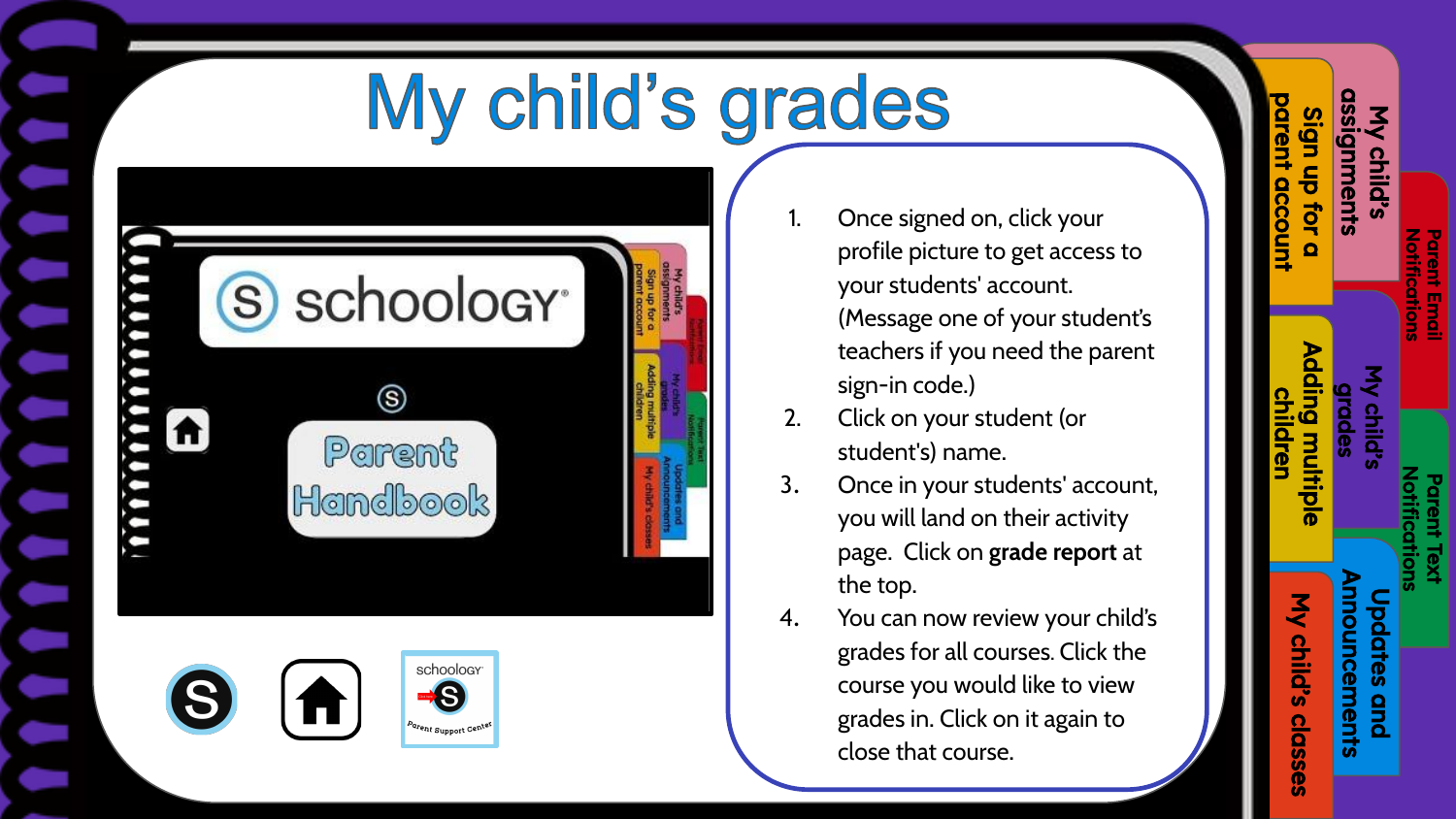# <span id="page-7-0"></span>**Updates and Announcements**



Once signed on, you will land on the homepage which is where you will find :

| WC SCHOOL BISTRICT | <b>COURSES</b> | <b>GROUPS</b> | <b>RESOURCES</b> |
|--------------------|----------------|---------------|------------------|
|--------------------|----------------|---------------|------------------|

- On the left side:
	- a. Updates/Announcements from buildings or courses you are enrolled in.

Fake Parent V

- b. A list of courses you are enrolled in
- c. A list of Groups you are enrolled in.
- d. Resources (Personal or Group)



- a. Search
- b. Calendar of events/Assignments
- c. Email
- d. Notifications
- e. Profile picture, name, and more options.

|                                  | <b>Notifications</b><br><b>Parent Email</b> | <b>Notifications</b><br><b>Parent Text</b> |                                            |
|----------------------------------|---------------------------------------------|--------------------------------------------|--------------------------------------------|
| <b>assignments</b><br>My child's |                                             | My child's<br>drades                       | <b>Announcements</b><br><b>Updates and</b> |
| parent account<br>Sign up for a  |                                             | Adding multiple<br>children                | My child's classes                         |
|                                  |                                             |                                            |                                            |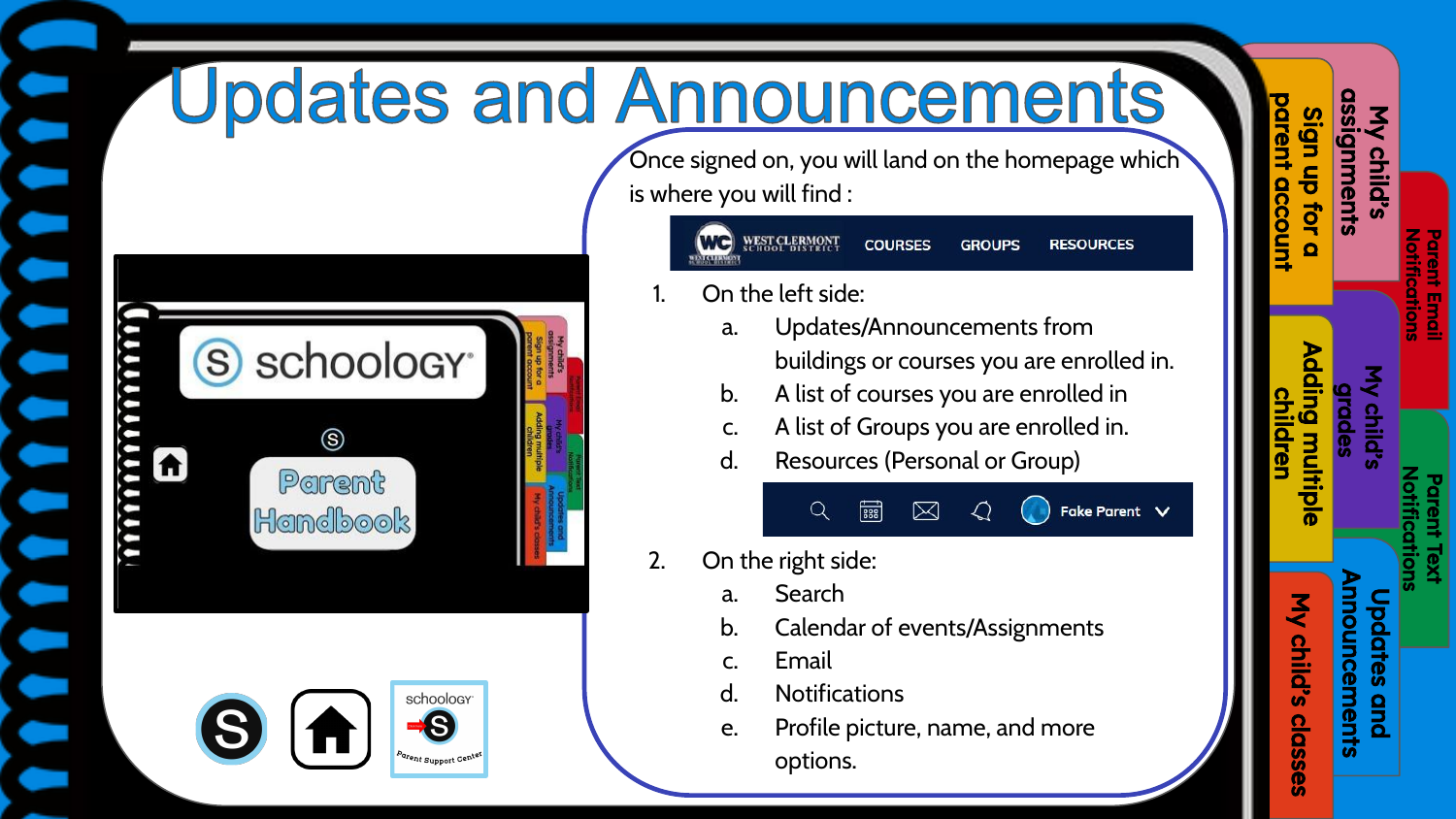### **Parent Email Notifications**

<span id="page-8-0"></span>

Once signed on, click your profile picture to get access to your students' account. (Message one of your student's teachers if you need the parent sign-in code.)

[Sign up for a](#page-2-0)  parent account

tor

an uɓ

My child's [assignments](#page-5-0)

nments

**Notifications** Parent Email

lotifications

[Notifications](#page-9-0) Parent Text

[My child's](#page-6-0) grades

[Adding multiple](#page-3-0)  children

dding multipl

[My child's classes](#page-4-0)

classes

My child's

[Updates and](#page-7-0)  Announcements

**a** 

ouncements

- 2. Click on your student (or student's) name.
- 3. Once in your students' account, click their profile picture again and click "settings" at the bottom.
- 4. Then click the "notifications" tab on the left.
- 5. You can then pick either daily or weekly email summaries. You can also get an email when an item has not been submitted through Schoology by your student.

**(NOTE: This only works for assignments that need submissions).**